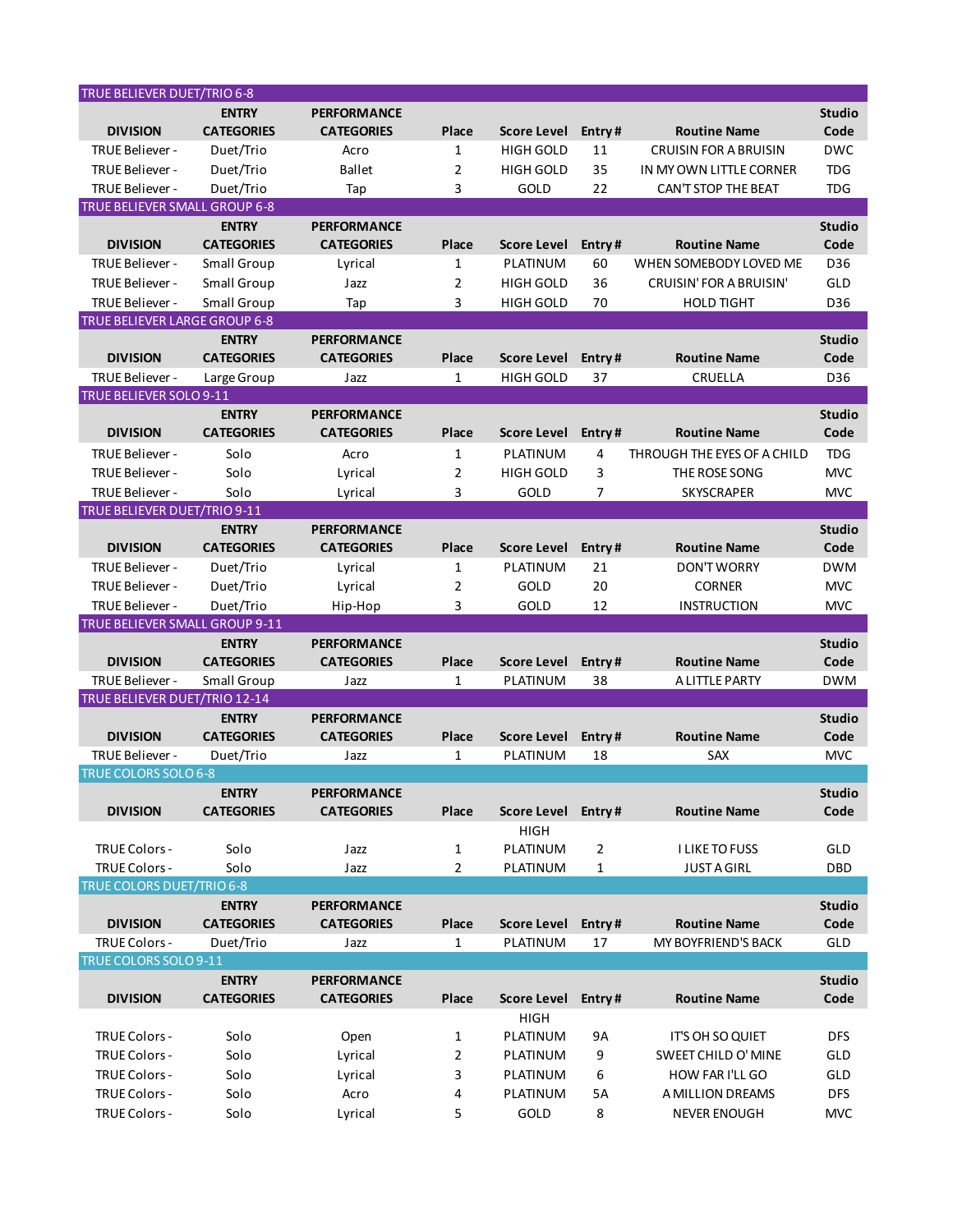| TRUE COLORS DUET/TRIO 9-11         |                   |                    |       |                         |        |                          |               |
|------------------------------------|-------------------|--------------------|-------|-------------------------|--------|--------------------------|---------------|
|                                    | <b>ENTRY</b>      | <b>PERFORMANCE</b> |       |                         |        |                          | <b>Studio</b> |
| <b>DIVISION</b>                    | <b>CATEGORIES</b> | <b>CATEGORIES</b>  | Place | Score Level             | Entry# | <b>Routine Name</b>      | Code          |
|                                    |                   |                    |       |                         |        |                          |               |
| TRUE Colors -                      | Duet/Trio         | Jazz               | 1     | PLATINUM                | 16     | SING SING SING           | GLD           |
| TRUE COLORS SMALL GROUP 9-11       |                   |                    |       |                         |        |                          |               |
|                                    | <b>ENTRY</b>      | <b>PERFORMANCE</b> |       |                         |        |                          | <b>Studio</b> |
| <b>DIVISION</b>                    | <b>CATEGORIES</b> | <b>CATEGORIES</b>  | Place | <b>Score Level</b>      | Entry# | <b>Routine Name</b>      | Code          |
| TRUE Colors -                      | Small Group       | Jazz               | 1     | PLATINUM                | 43     | PAPA LOVES MAMBO         | GLD           |
|                                    |                   | Character/Musical  |       |                         |        |                          |               |
| <b>TRUE Colors -</b>               | Small Group       | Theater            | 2     | PLATINUM                | 25     | DIG A LITTLE DEEPER      | D36           |
| <b>TRUE Colors -</b>               | Small Group       | Lyrical            | 3     | PLATINUM                | 61     | <b>HERO</b>              | GLD           |
| TRUE Colors -                      | Small Group       | Hip-Hop            | 4     | PLATINUM                | 39     | <b>WALK IT OUT</b>       | GLD           |
| TRUE Colors -                      | Small Group       | Jazz               | 5     | PLATINUM                | 52     | <b>RHYTHM NATION</b>     | <b>DWC</b>    |
| TRUE COLORS LARGE GROUP 9-11       |                   |                    |       |                         |        |                          |               |
|                                    | <b>ENTRY</b>      | <b>PERFORMANCE</b> |       |                         |        |                          | <b>Studio</b> |
| <b>DIVISION</b>                    | <b>CATEGORIES</b> | <b>CATEGORIES</b>  | Place | <b>Score Level</b>      | Entry# | <b>Routine Name</b>      | Code          |
| <b>TRUE Colors -</b>               | Large Group       | Contemporary       | 1     | PLATINUM                | 40     | <b>WHITE RABBIT</b>      | D36           |
| <b>TRUE Colors -</b>               | Large Group       | Tap                | 2     | PLATINUM                | 71     | DREAM ON                 | D36           |
| TRUE Colors -                      | Large Group       | Jazz               | 3     | PLATINUM                | 44     | <b>GLAMOROUS</b>         | D36           |
| TRUE COLORS LINE/PRODUCTION 9-11   |                   |                    |       |                         |        |                          |               |
|                                    | <b>ENTRY</b>      | <b>PERFORMANCE</b> |       |                         |        |                          | <b>Studio</b> |
| <b>DIVISION</b>                    | <b>CATEGORIES</b> | <b>CATEGORIES</b>  | Place | <b>Score Level</b>      | Entry# | <b>Routine Name</b>      | Code          |
|                                    |                   |                    |       | <b>HIGH</b>             |        |                          |               |
| TRUE Colors -                      | Production        | Jazz               | 1     | PLATINUM                | 81     | <b>JUNGLE CRUISE</b>     | D36           |
| TRUE COLORS SOLO 12-14             |                   |                    |       |                         |        |                          |               |
|                                    | <b>ENTRY</b>      | <b>PERFORMANCE</b> |       |                         |        |                          | <b>Studio</b> |
| <b>DIVISION</b>                    | <b>CATEGORIES</b> | <b>CATEGORIES</b>  | Place | <b>Score Level</b>      | Entry# | <b>Routine Name</b>      | Code          |
|                                    |                   | Character/Musical  |       | <b>HIGH</b>             |        |                          |               |
| <b>TRUE Colors -</b>               | Solo              | Theater            | 1     | PLATINUM                | 29     | 100 EASY WAYS            | DBD           |
|                                    |                   |                    |       | HIGH                    |        |                          |               |
| <b>TRUE Colors -</b>               | Solo              | Jazz               | 2     | PLATINUM                | 28     | <b>BUSINESS OF LOVE</b>  | <b>DWM</b>    |
|                                    |                   |                    |       | HIGH                    |        |                          |               |
| <b>TRUE Colors -</b>               | Solo              | Lyrical            | 3     | PLATINUM                | 31     | <b>NEVER ENOUGH</b>      | <b>DWM</b>    |
| TRUE Colors -                      | Solo              | Lyrical            | 4     | PLATINUM                | 33     | <b>REMEMBER</b>          | <b>DBD</b>    |
| <b>TRUE Colors -</b>               | Solo              | Jazz               | 5     | PLATINUM                | 30     | <b>CONFETTI</b>          | <b>DBD</b>    |
| <b>TRUE COLORS DUET/TRIO 12-14</b> |                   |                    |       |                         |        |                          |               |
|                                    | <b>ENTRY</b>      | <b>PERFORMANCE</b> |       |                         |        |                          | <b>Studio</b> |
| <b>DIVISION</b>                    | <b>CATEGORIES</b> | <b>CATEGORIES</b>  | Place | <b>Score Level</b>      | Entry# | <b>Routine Name</b>      | Code          |
| TRUE Colors -                      | Duet/Trio         | Jazz               |       | <b>HIGH</b><br>PLATINUM | 19     | LOOK WHAT YOU MADE ME DO | <b>DBD</b>    |
| TRUE COLORS SMALL GROUP 12-14      |                   |                    | 1     |                         |        |                          |               |
|                                    | <b>ENTRY</b>      | <b>PERFORMANCE</b> |       |                         |        |                          | <b>Studio</b> |
| <b>DIVISION</b>                    | <b>CATEGORIES</b> | <b>CATEGORIES</b>  | Place | <b>Score Level</b>      | Entry# | <b>Routine Name</b>      | Code          |
|                                    |                   |                    |       |                         |        |                          |               |
| TRUE Colors -                      | Small Group       | Contemporary       | 1     | PLATINUM                | 26     | <b>SOLDIER</b>           | <b>DWC</b>    |
| TRUE COLORS LARGE GROUP 12-14      |                   |                    |       |                         |        |                          |               |
|                                    | <b>ENTRY</b>      | <b>PERFORMANCE</b> |       |                         |        |                          | <b>Studio</b> |
| <b>DIVISION</b>                    | <b>CATEGORIES</b> | <b>CATEGORIES</b>  | Place | <b>Score Level</b>      | Entry# | <b>Routine Name</b>      | Code          |
|                                    |                   |                    |       | <b>HIGH</b>             |        |                          |               |
| <b>TRUE Colors -</b>               | Large Group       | Lyrical            | 1     | PLATINUM                | 45     | THE CHAIN                | D36           |
|                                    |                   |                    |       | <b>HIGH</b>             |        |                          |               |
| TRUE Colors -                      | Large Group       | Jazz               | 2     | PLATINUM                | 53     | NAILS, HAIR, HIPS, HEELS | <b>DWM</b>    |
| TRUE Colors -                      | Large Group       | Contemporary       | 3     | PLATINUM                | 41     | ALREADY GONE             | D36           |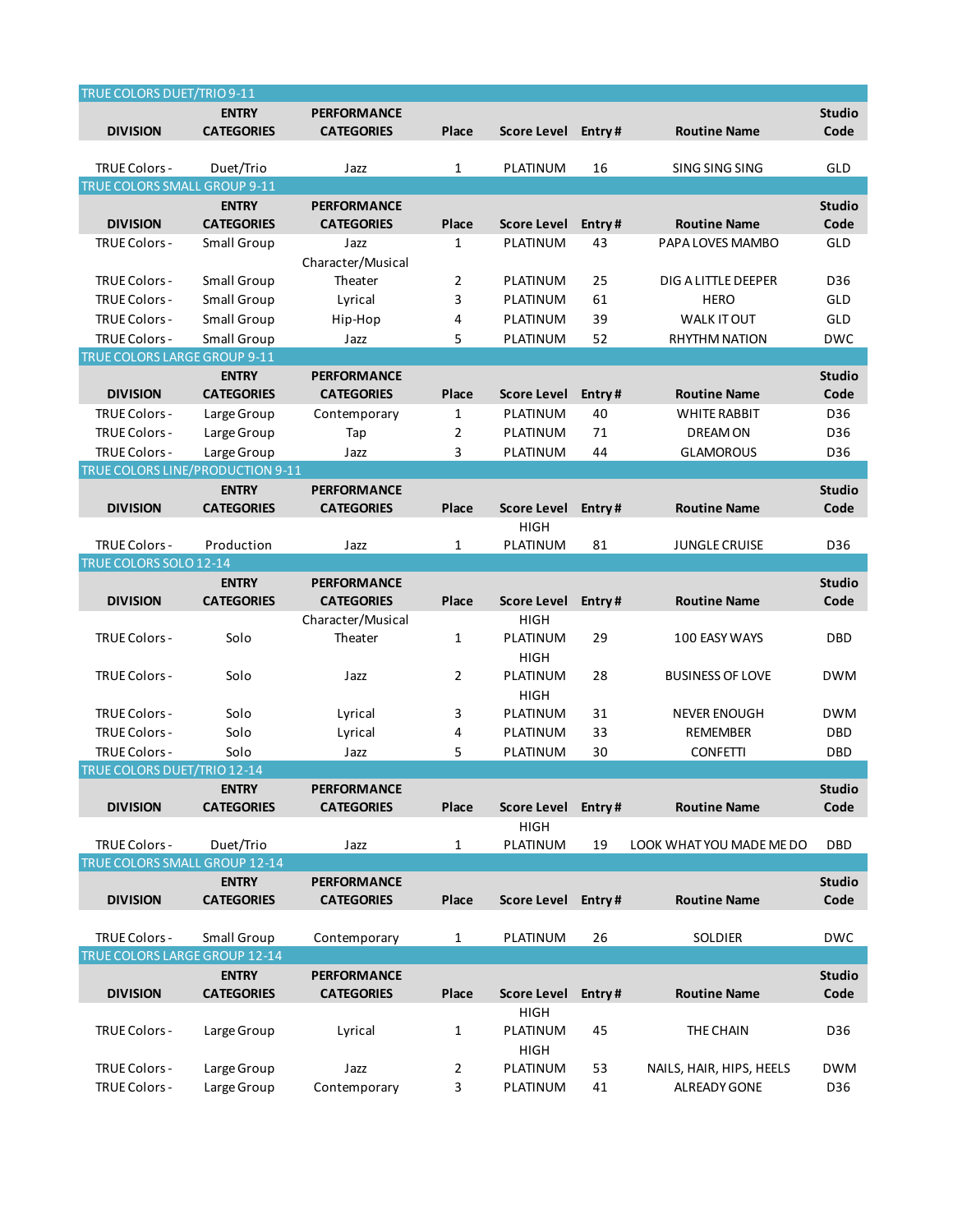| TRUE COLORS LINE/PRODUCTION 12-14 |                   |                                                                      |                |                         |        |                             |               |
|-----------------------------------|-------------------|----------------------------------------------------------------------|----------------|-------------------------|--------|-----------------------------|---------------|
|                                   | <b>ENTRY</b>      | <b>PERFORMANCE</b>                                                   |                |                         |        |                             | <b>Studio</b> |
| <b>DIVISION</b>                   | <b>CATEGORIES</b> | <b>CATEGORIES</b>                                                    | Place          | Score Level             | Entry# | <b>Routine Name</b>         | Code          |
| TRUE Colors -                     | Line              | Lyrical                                                              | 1              | PLATINUM                | 62     | IT'S ALL COMING BACK TO ME  | D36           |
| TRUE COLORS SOLO 15-18            |                   |                                                                      |                |                         |        |                             |               |
|                                   | <b>ENTRY</b>      | <b>PERFORMANCE</b>                                                   |                |                         |        |                             | <b>Studio</b> |
| <b>DIVISION</b>                   | <b>CATEGORIES</b> | <b>CATEGORIES</b>                                                    | Place          | <b>Score Level</b>      | Entry# | <b>Routine Name</b>         | Code          |
| TRUE Colors -                     | Solo              | Lyrical                                                              | 1              | <b>DIAMOND</b>          | 133    | <b>LOST WITHOUT YOU</b>     | <b>AID</b>    |
|                                   |                   |                                                                      |                | <b>HIGH</b>             |        |                             |               |
| <b>TRUE Colors -</b>              | Solo              | Contemporary                                                         | 2              | PLATINUM                | 80     | <b>ATLAS</b>                | <b>MVC</b>    |
| TRUE Colors -                     | Solo              | Lyrical                                                              | 3              | PLATINUM                | 131    | <b>CONTROL</b>              | <b>MVC</b>    |
| TRUE Colors -                     | Solo              | Contemporary                                                         | 4              | PLATINUM                | 106    | <b>ELEANOR RIGBY</b>        | <b>AID</b>    |
| TRUE Colors -                     | Solo              | Contemporary                                                         | 5              | PLATINUM                | 107    | <b>WORK SONG</b>            | <b>AID</b>    |
| TRUE COLORS DUET/TRIO 15-18       |                   |                                                                      |                |                         |        |                             |               |
|                                   | <b>ENTRY</b>      | <b>PERFORMANCE</b>                                                   |                |                         |        |                             | <b>Studio</b> |
| <b>DIVISION</b>                   | <b>CATEGORIES</b> | <b>CATEGORIES</b>                                                    | Place          | <b>Score Level</b>      | Entry# | <b>Routine Name</b>         | Code          |
|                                   |                   |                                                                      |                | <b>HIGH</b>             |        |                             |               |
| <b>TRUE Colors -</b>              | Duet/Trio         | Lyrical                                                              | 1              | PLATINUM                | 155    | <b>ALREADY GONE</b>         | AID           |
|                                   |                   |                                                                      |                | <b>HIGH</b>             |        |                             |               |
| <b>TRUE Colors -</b>              | Duet/Trio         | Jazz                                                                 | $\overline{2}$ | PLATINUM                | 144    | <b>CHICAGO</b>              | <b>AID</b>    |
|                                   |                   | Character/Musical                                                    |                | <b>HIGH</b>             |        | SUPERCALIFRAGILISTICEXPIALI |               |
| <b>TRUE Colors -</b>              | Duet/Trio         | Theater                                                              | 3              | PLATINUM                | 114    | <b>DOCIOUS</b>              | <b>AID</b>    |
|                                   |                   |                                                                      |                | <b>HIGH</b>             |        | WHAT'RE YOU GONNA TELL      |               |
| <b>TRUE Colors -</b>              | Duet/Trio         | Lyrical                                                              | 4              | PLATINUM                | 82     | <b>HER</b>                  | <b>MVC</b>    |
| TRUE Colors -                     | Duet/Trio         | Jazz                                                                 | 5              | PLATINUM                | 129    | <b>MANEATER</b>             | <b>AID</b>    |
| TRUE COLORS SMALL GROUP 15-18     |                   |                                                                      |                |                         |        |                             |               |
|                                   | <b>ENTRY</b>      | <b>PERFORMANCE</b>                                                   |                |                         |        |                             | <b>Studio</b> |
| <b>DIVISION</b>                   | <b>CATEGORIES</b> | <b>CATEGORIES</b>                                                    | Place          | <b>Score Level</b>      | Entry# | <b>Routine Name</b>         | Code          |
|                                   |                   |                                                                      |                | <b>HIGH</b>             |        |                             |               |
| <b>TRUE Colors -</b>              | Small Group       | Lyrical                                                              | $\mathbf{1}$   | PLATINUM                | 101    | PEOPLE HELP THE PEOPLE      | <b>AID</b>    |
|                                   |                   |                                                                      |                | <b>HIGH</b>             |        |                             |               |
| TRUE Colors -                     | Small Group       | Contemporary                                                         | 2              | PLATINUM                | 87     | <b>GAME OF SURVIVAL</b>     | <b>AID</b>    |
| TRUE Colors -                     | Small Group       | Contemporary                                                         | 3              | PLATINUM                | 88     | IF THE WORLD WAS ENDING     | <b>MVC</b>    |
|                                   |                   | TRUE BELIEVER AND TRUE COLORS OVERALL GROUP/LINE/PRODUCTION ALL AGES |                |                         |        |                             |               |
|                                   |                   |                                                                      |                | <b>HIGH</b><br>PLATINUM | 101    | PEOPLE HELP THE PEOPLE      | <b>AID</b>    |
| <b>TRUE POWER SOLO 9-11</b>       |                   |                                                                      |                |                         |        |                             |               |
|                                   | <b>ENTRY</b>      | <b>PERFORMANCE</b>                                                   |                |                         |        |                             | Studio        |
| <b>DIVISION</b>                   | <b>CATEGORIES</b> | <b>CATEGORIES</b>                                                    | Place          | <b>Score Level</b>      | Entry# | <b>Routine Name</b>         | Code          |
|                                   |                   |                                                                      |                | <b>HIGH</b>             |        |                             |               |
| TRUE Power -                      | Solo              | Lyrical                                                              | 1              | PLATINUM                | 41A    | PORCELAIN DOLL              | <b>RSD</b>    |
| TRUE Power -                      | Solo              | Jazz                                                                 | 2              | PLATINUM                | 56     | <b>BETTY BOOP</b>           | <b>BUS</b>    |
| TRUE Power -                      | Solo              | Lyrical                                                              | 3              | <b>HIGH GOLD</b>        | 46     | <b>HOMETOWN</b>             | <b>BUS</b>    |
| TRUE POWER DUET/TRIO 9-11         |                   |                                                                      |                |                         |        |                             |               |
|                                   | <b>ENTRY</b>      | <b>PERFORMANCE</b>                                                   |                |                         |        |                             | <b>Studio</b> |
| <b>DIVISION</b>                   | <b>CATEGORIES</b> | <b>CATEGORIES</b>                                                    | Place          | <b>Score Level</b>      | Entry# | <b>Routine Name</b>         | Code          |
| TRUE Power -                      | Duet/Trio         | Contemporary                                                         | 1              | <b>HIGH GOLD</b>        | 27     | <b>GLITTER IN THE AIR</b>   | <b>BUS</b>    |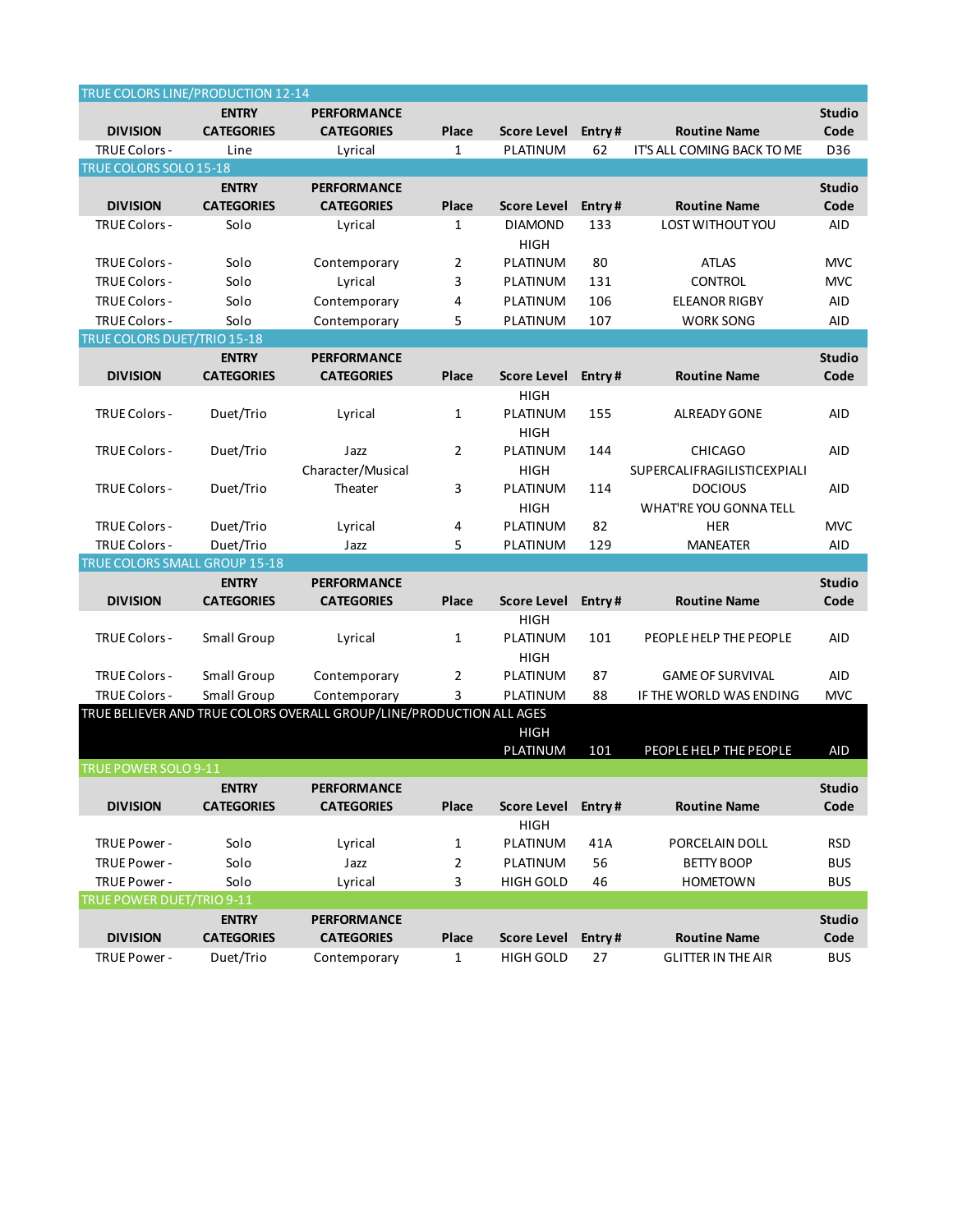| TRUE POWER SOLO 12-14            |                   |                    |                |                    |        |                                 |               |
|----------------------------------|-------------------|--------------------|----------------|--------------------|--------|---------------------------------|---------------|
|                                  | <b>ENTRY</b>      | <b>PERFORMANCE</b> |                |                    |        |                                 | <b>Studio</b> |
| <b>DIVISION</b>                  | <b>CATEGORIES</b> | <b>CATEGORIES</b>  | Place          | <b>Score Level</b> | Entry# | <b>Routine Name</b>             | Code          |
| TRUE Power -                     | Solo              | Contemporary       | $\mathbf{1}$   | <b>DIAMOND</b>     | 69     | <b>LAUGHING ON THE OUTSIDE</b>  | <b>TDG</b>    |
| TRUE Power -                     | Solo              | Lyrical            | $\overline{2}$ | <b>DIAMOND</b>     | 59     | LOST WITHOUT YOU                | <b>BUS</b>    |
|                                  |                   |                    |                | HIGH               |        |                                 |               |
| TRUE Power -                     | Solo              | Contemporary       | 3              | PLATINUM           | 49     | <b>HEART OF STONE</b>           | <b>TDG</b>    |
|                                  |                   |                    |                | <b>HIGH</b>        |        |                                 |               |
| TRUE Power -                     | Solo              | Jazz               | 4              | PLATINUM           | 57A    | POP, DROP AND ROLL              | <b>RSD</b>    |
|                                  |                   |                    |                | <b>HIGH</b>        |        |                                 |               |
| TRUE Power -                     | Solo              | Contemporary       | 5              | PLATINUM           | 65A    | HAPPINESS DOES NOT WAIT         | <b>DFS</b>    |
|                                  |                   | Character/Musical  |                | <b>HIGH</b>        |        |                                 |               |
| TRUE Power -                     | Solo              | Theater            | 6              | PLATINUM           | 50     | I CAIN'T SAY NO                 | <b>EOD</b>    |
|                                  |                   |                    |                | <b>HIGH</b>        |        |                                 |               |
| TRUE Power -                     | Solo              | Contemporary       | 7              | PLATINUM           | 64     | <b>FINDING HOPE</b>             | <b>BUS</b>    |
|                                  |                   |                    |                | HIGH               |        |                                 |               |
| TRUE Power -                     | Solo              | Contemporary       | 8              | PLATINUM           | 65     | <b>I FEEL LIKE I'M DROWNING</b> | <b>DWC</b>    |
| TRUE Power -                     | Solo              | Lyrical            | 9              | PLATINUM           | 58     | I BET YOU DON'T CURSE GOD       | <b>DWC</b>    |
| TRUE Power -                     | Solo              | Jazz               | 10             | PLATINUM           | 72     | <b>BLACK AND GOLD</b>           | <b>EOD</b>    |
| TRUE POWER DUET/TRIO 12-14       |                   |                    |                |                    |        |                                 |               |
|                                  | <b>ENTRY</b>      | <b>PERFORMANCE</b> |                |                    |        |                                 | <b>Studio</b> |
| <b>DIVISION</b>                  | <b>CATEGORIES</b> | <b>CATEGORIES</b>  | Place          | <b>Score Level</b> | Entry# | <b>Routine Name</b>             | Code          |
|                                  |                   | Character/Musical  |                | <b>HIGH</b>        |        |                                 |               |
| TRUE Power -                     | Duet/Trio         | Theater            | $\mathbf{1}$   | PLATINUM           | 152    | <b>END OF THE LINE</b>          | <b>EOD</b>    |
| TRUE Power -                     | Duet/Trio         | Modern             | $\overline{2}$ | PLATINUM           | 154    | <b>STATIONS</b>                 | <b>BUS</b>    |
| TRUE Power -                     | Duet/Trio         | Contemporary       | 3              | PLATINUM           | 141    | <b>THE JOKE</b>                 | <b>BUS</b>    |
| TRUE POWER SMALL GROUP 12-14     |                   |                    |                |                    |        |                                 |               |
|                                  | <b>ENTRY</b>      | <b>PERFORMANCE</b> |                |                    |        |                                 | <b>Studio</b> |
| <b>DIVISION</b>                  | <b>CATEGORIES</b> | <b>CATEGORIES</b>  | Place          | <b>Score Level</b> | Entry# | <b>Routine Name</b>             | Code          |
| TRUE Power -                     | Small Group       | Contemporary       | $\mathbf{1}$   | PLATINUM           | 89     | <b>SOLDIER</b>                  | <b>BUS</b>    |
| TRUE POWER LARGE GROUP 12-14     |                   |                    |                |                    |        |                                 |               |
|                                  | <b>ENTRY</b>      | <b>PERFORMANCE</b> |                |                    |        |                                 | <b>Studio</b> |
| <b>DIVISION</b>                  | <b>CATEGORIES</b> | <b>CATEGORIES</b>  | Place          | Score Level        | Entry# | <b>Routine Name</b>             | Code          |
|                                  |                   |                    |                | <b>HIGH</b>        |        |                                 |               |
| TRUE Power -                     | Large Group       | Lyrical            | $\mathbf 1$    | PLATINUM           | 102    | A WOMAN'S WORK                  | <b>DWC</b>    |
|                                  |                   |                    |                | HIGH               |        |                                 |               |
| TRUE Power -                     | Large Group       | Jazz               | 2              | PLATINUM           | 116    | <b>HIGH ON LIFE</b>             | <b>DWC</b>    |
| TRUE Power -                     | Large Group       | Contemporary       | 3              | PLATINUM           | 90     | <b>WILD</b>                     | <b>DWC</b>    |
| TRUE POWER LINE/PRODUCTION 12-14 |                   |                    |                |                    |        |                                 |               |
|                                  | <b>ENTRY</b>      | <b>PERFORMANCE</b> |                |                    |        |                                 | <b>Studio</b> |
| <b>DIVISION</b>                  | <b>CATEGORIES</b> | <b>CATEGORIES</b>  | Place          | <b>Score Level</b> | Entry# | <b>Routine Name</b>             | Code          |
|                                  |                   |                    |                | <b>HIGH</b>        |        |                                 |               |
| TRUE Power -                     | Line              | Open               | $\mathbf{1}$   | PLATINUM           | 156    | ALL YOU NEED IS LOVE            | <b>DWM</b>    |